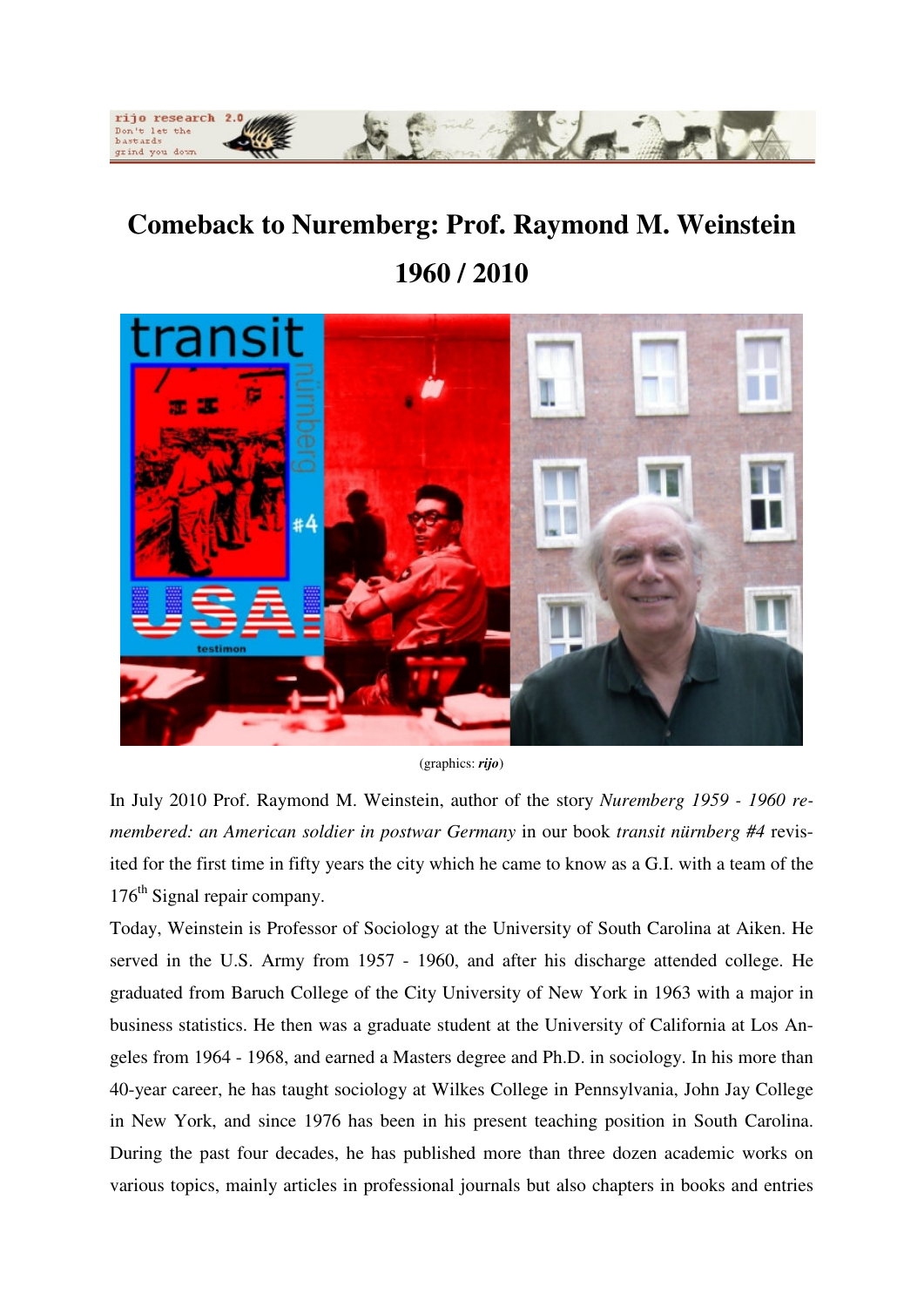for encyclopedias. Recently, an article appeared in the Journal of Popular Culture, Vol. 39, pages 126 - 149, 2006, entitled: *Occupation G.I. Blues: Postwar Germany during and after Elvis Presley's tour.*

Prof. Weinstein's writing is not limited to academic work. The first comprehensive result of his current autobiographical project is the contribution to *transit nürnberg #4*. Therefore his trip to Nuremberg was not only for nostalgia but served the purpose of background research.





**Panel and audience on the 4th of July**  (photo: Susanne Rieger)

**Dr. Leder and Prof. Weinstein on July 4, 2010**  (photo: Susanne Rieger)

As *testimon publishers* we took advantage of the unique chance offered by his presence and arranged for an eyewitness talk on the 4<sup>th</sup> of July at *Nürnberger Akademie*. Hosted by the German born and U.S. based historian Dr. Harald T. Leder (Louisiana State University, Baton Rouge) Prof. Weinstein shared his experiences and views on German-American relations with a numerous and attentive audience.



**Prof. Weinstein, Dr. Leder and participants talking after the event**  (photo: Susanne Rieger)

During his stay there was time left for individual sightseeing such as a tour of former Merrell Barracks, today the premises of the Federal Agency for Migration and Refugees (*Bundesamt für Migration und Flüchtlinge*) where on July 12 Prof. Weinstein and Susanne Rieger (*testimon publishers*) were welcomed and guided by Mr. Robert Drews representing the agency's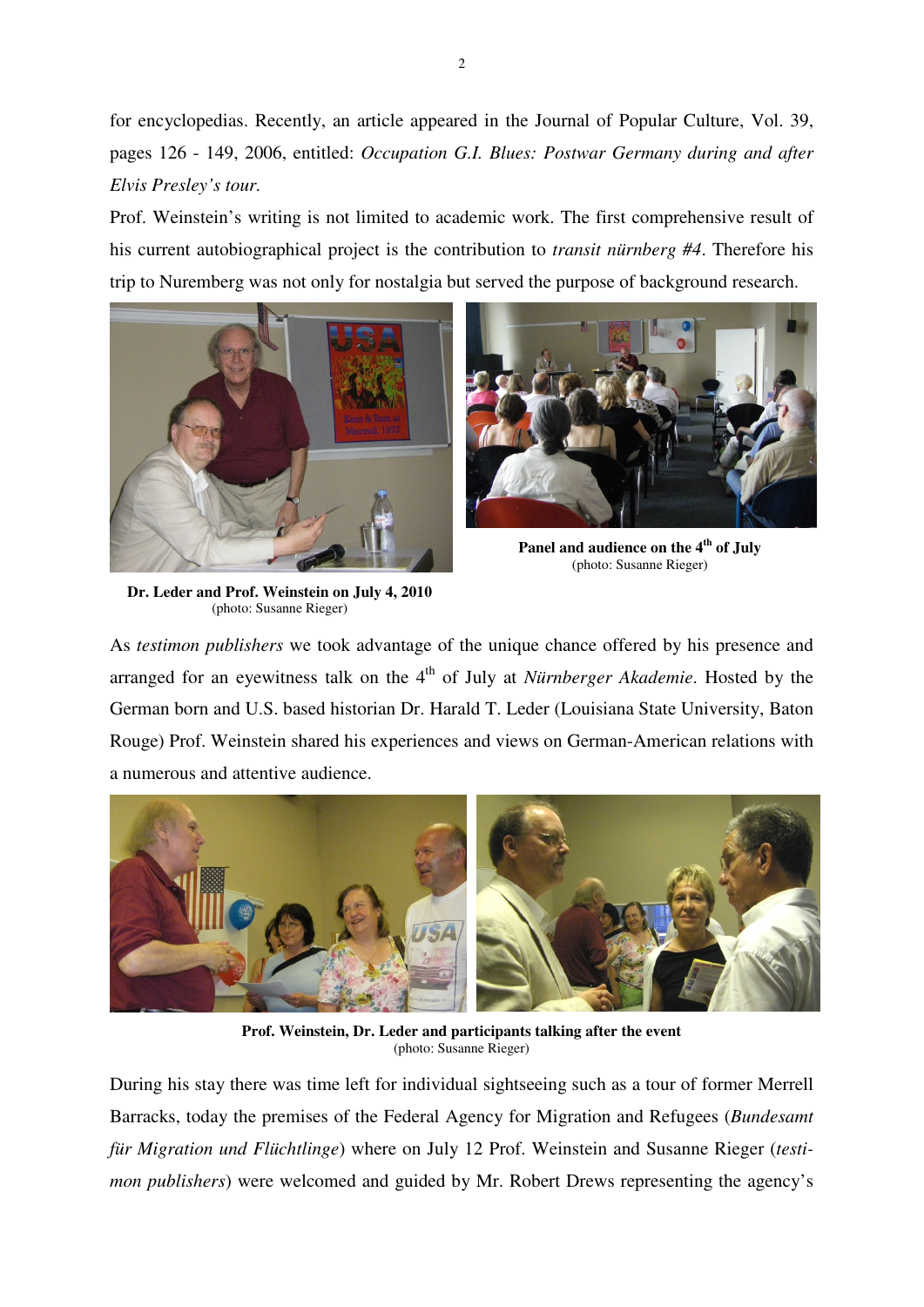directorate. The American took the opportunity to visit Luitpoldstraße in order to brush up his knowledge of the bars there which until the Army's withdrawal from Nuremberg in 1995 were frequented mainly by G.I.s.





**Mr. Drews and Prof. Weinstein during the tour of former Merrell Barracks**  (photo: Susanne Rieger)

**Prof. Weinstein as a guest of the fraternity** *Onoldia* **at Spittlertorzwinger, to the right Mr. Sauernheimer**  (photo: Susanne Rieger)

His forays in town where after a short period of orientation he easily found his way again, also led to new acquaintances such as the head of the academic fraternity *Onoldia*, Rudolf Sauernheimer, to which group he and we are indebted for a snug German-American grill party at the Spittlertorzwinger fortification, a segment of the medieval city wall.





On July 13, Prof. Weinstein was invited to speak at Warner Barracks in Bamberg, an event arranged for by Specialist Ashley E Bateman of the garrison's public affairs office. Of course his lecture was covered by the post's newspaper Warner Weekly as was the talk in Nuremberg on July 4. The interest in Prof. Weinstein's visit taken by the media in Nuremberg was proven by reports in the local press and a radio interview.